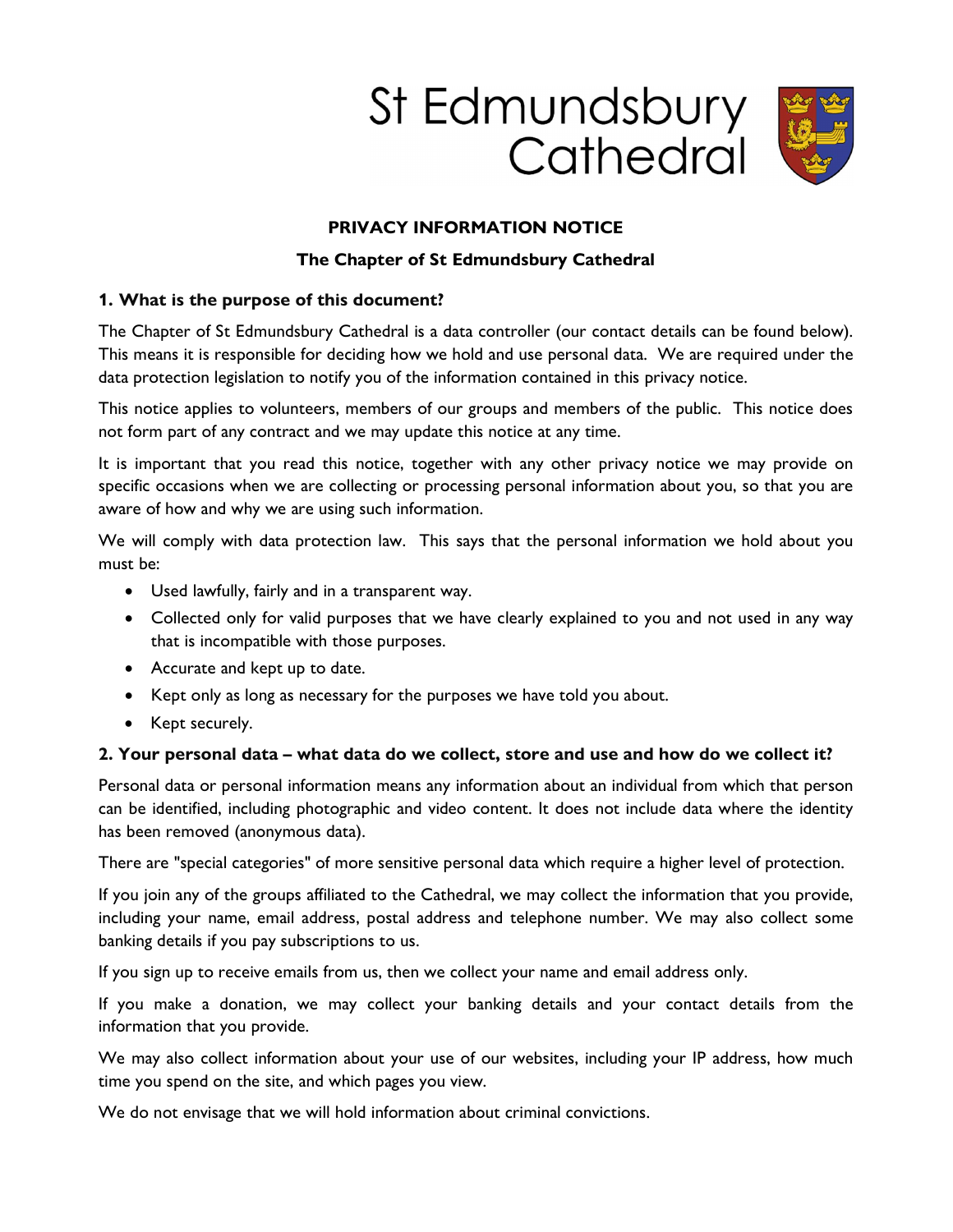# 3. How do we use or process your personal data?

We will only use your personal information when the law allows us to. Most commonly, we will use your personal information in the following circumstances:

- Where we need to perform the contract we have entered into with you.
- Where we need to comply with a legal obligation.
- Where it is necessary for our legitimate interests (or those of a third party) and your interests and fundamental rights do not override those interests.

We may also use your personal information in the following situations, which are likely to be rare:

- Where we need to protect your interests (or someone else's interests).
- Where it is needed in the public interest or for official purposes.

We use your personal data (as set out under paragraph 2 above) for the following purposes:

- We use your contact details to send you information about the work of the Cathedral and its groups, (including promotional activities and fundraising) only if you have given consent to receive mailings from us.
- We may use your banking details to process donations you have made to us and to send you a receipt for such donations.
- Sometimes it is necessary for us to process your data to meet our legal obligations, for example when we send data to HMRC to claim Gift Aid.
- When you give us your personal information in connection with making a donation, we will also use this information (never your financial information) for internal reporting and analysis. Please see the section on Legitimate Interests for a description of this processing.
- We may also use your data:
	- **To administer our membership records; and**
	- **To manage our employees and volunteers.**

Some of the above grounds for processing will overlap and there may be several grounds which justify our use of your personal information.

You are not required to provide personal data to us. However, if you fail to provide us with certain information when requested, this may affect our ability to provide the services you request (for example, we are unable to receive a donation from you if you do not provide your payment information) or our contract with you or we may be prevented from complying with our legal obligations (for example in relation to health and safety).

You will not be subject to decisions that will have a significant impact on you based solely on automated decision making (this takes place where an electronic system use personal information to make a decision without human intervention), unless we have a lawful basis for doing so and we have notified you.

## 4. What is the legal basis for processing your personal data?

- For volunteers, we process your personal data to enable us to efficiently and effectively manage your work with us in accordance with our legitimate interests and legal obligations.
- For members of other groups, we may process your personal data in connection with internal reporting and analysis because we believe it is necessary for our legitimate organisational interests in creating better events and better communications.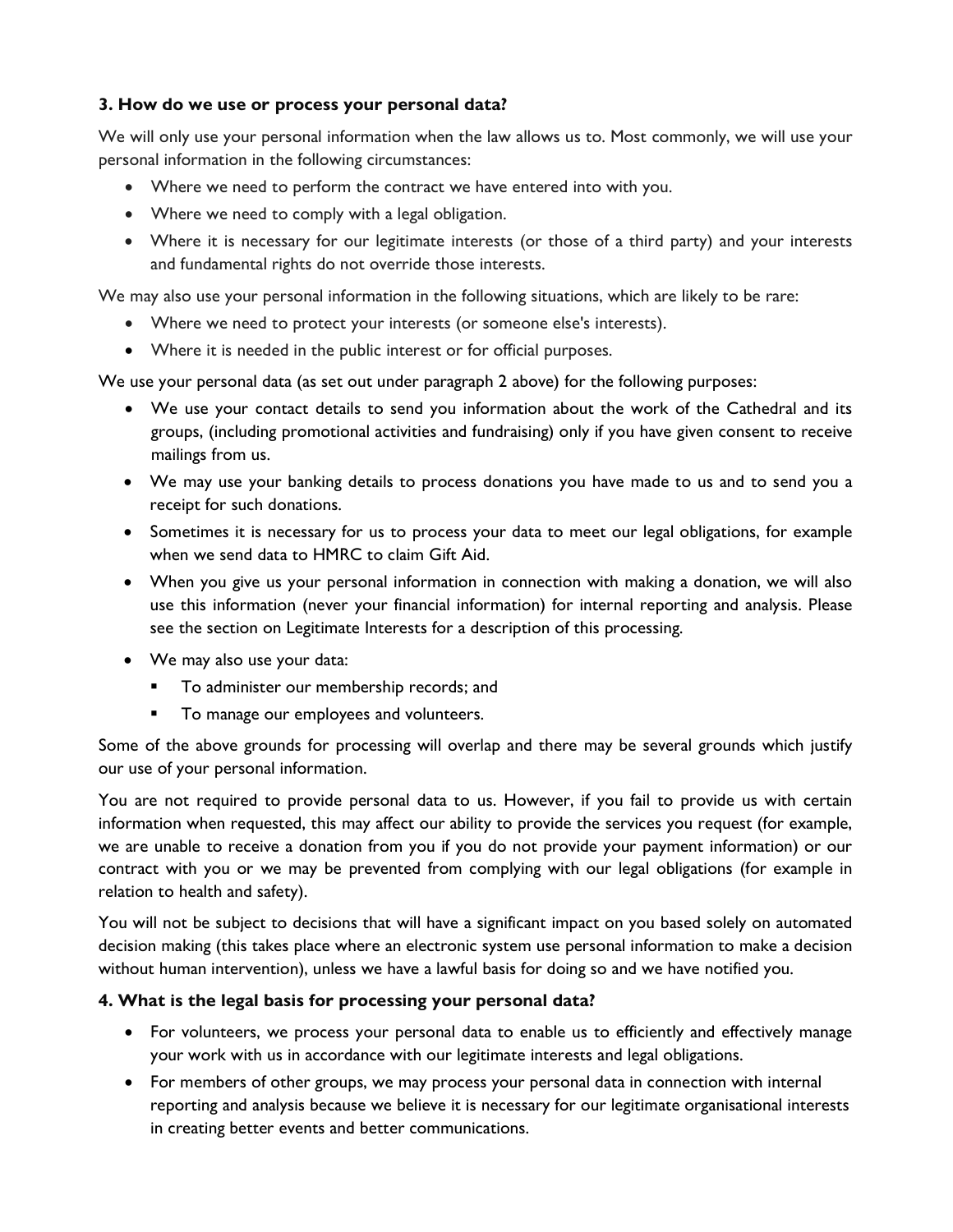We have conducted a legitimate interest assessment to ensure that this processing isn't overridden by your rights or interests. We employ safeguards, such a formal data governance programme, to protect your privacy. To opt out of this processing, please see our section on Your Rights.

- Your explicit consent, so that we can keep you informed about news, events, activities and services and process your gift aid donations and keep you informed about Cathedral events.
- Processing is carried out by a not-for-profit body with a political, philosophical, religious or trade union aim provided:
	- the processing relates only to members or former members (or those who have regular contact with it in connection with those purposes); and
	- there is no disclosure to a third party without consent.

# 5. Sharing your personal data

We may share your personal information with third parties where required by law, where it is necessary to administer our relationship with you or where we have another legitimate interest in doing so. This may include members of the church in order to carry out a service to other church members or for purposes connected with the church. We will only share your data with third parties outside of the parish with your consent, however, we may need to share your personal information with a regulator or otherwise to comply with the law.

# 6. How long do we keep your personal data?

We will only retain your personal information for as long as necessary to fulfil the purposes we collected it for, including for the purposes of satisfying any legal, accounting, or reporting requirements. We keep data in accordance with the guidance set out in the guide "Keep or Bin: Care of Your Parish Records" which is available from the Church of England website. To determine the appropriate retention period for personal data, the potential risk of harm from unauthorised use or disclosure of your personal data, the purposes for which we process your personal data and whether we can achieve those purposes through other means, and the applicable legal requirements.

## 7. Your rights and your personal data

It is important that the personal information that we hold about you is accurate and current. Please keep us informed if your personal information changes.

Unless subject to an exemption under UK GDPR, you have the following rights with respect to your personal data:

- The right to request a copy of your personal data which The Chapter of St Edmundsbury Cathedral holds about you;
- The right to request that The Chapter of St Edmundsbury Cathedral corrects any personal data if it is found to be inaccurate or out of date;
- The right to request your personal data is erased where it is no longer necessary for The Chapter of St Edmundsbury Cathedral to retain such data or where you have exercised your right to object to the processing (see below);
- The right to request a restriction is placed on further processing of your personal information. This enables you to ask us to suspend the processing of personal information about you, for example if you want us to establish its accuracy or the reason for processing it;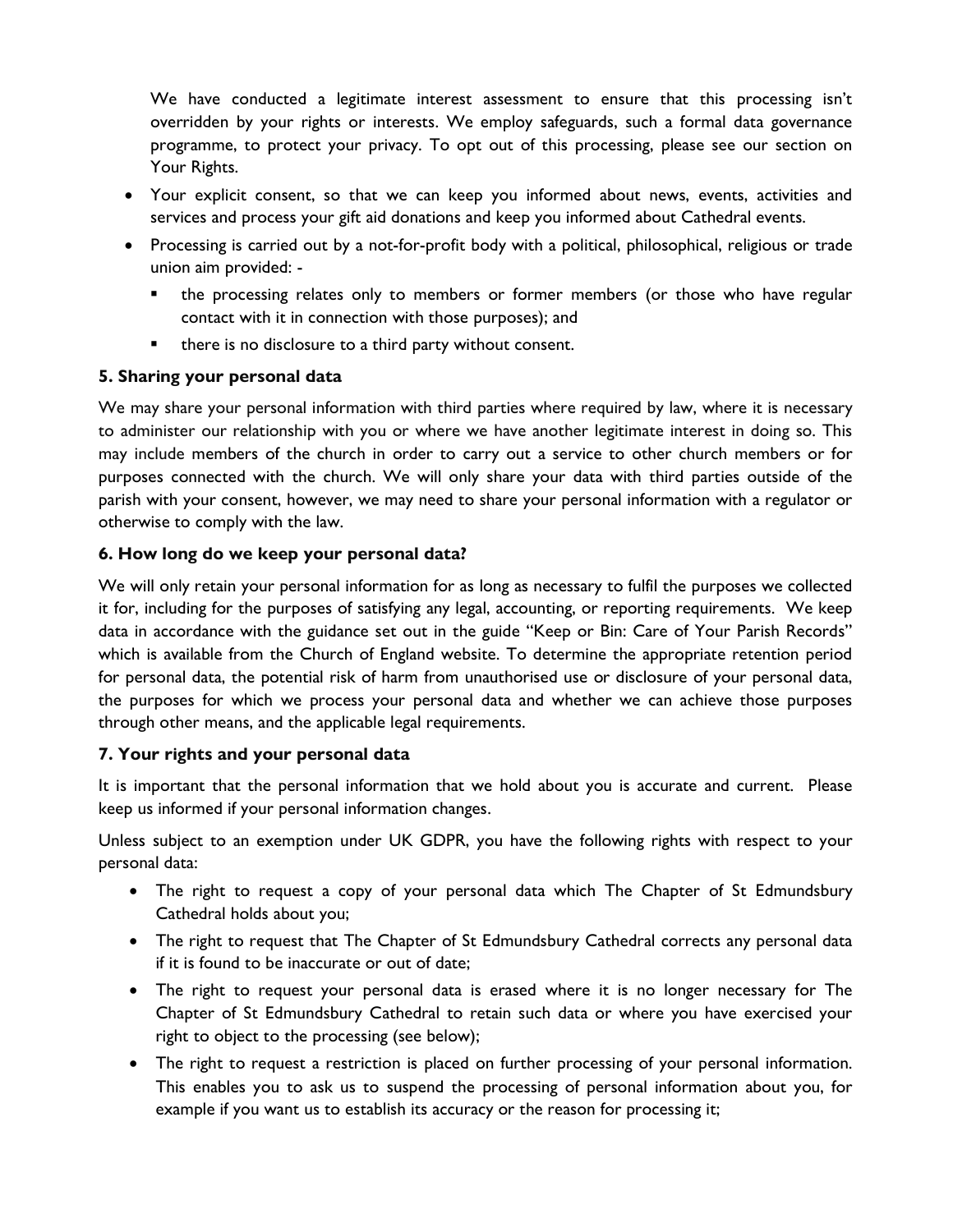- The right to object to the processing of your personal data where we are relying on a legitimate interest (or those of a third party) and there is something about your particular situation which makes you want to object to processing on this ground. You also have the right to object where we are processing your information for direct marketing purposes;
- The right to lodge a complaint with the Information Commissioners Office; and
- The right to request the transfer of your personal information to another party.

If you would like to review, verify, correct or request erasure of your personal information, object to the processing of your personal data, or request that we transfer a copy of your personal information to another party, please contact our Data Protection Officer in writing.

You will not have to pay a fee to access your personal information (or to exercise any of the other rights). However, we may charge a reasonable fee if your request for access is clearly unfounded or excessive. Alternatively, we may refuse to comply with the request in such circumstances.

We may need to request specific information from you to help us confirm your identity and ensure your right to access the information (or to exercise any of your other rights). This is another appropriate security measure to ensure that personal information is not disclosed to any person who has no right to receive it.

In the limited circumstances where you may have provided your consent to the collection, processing and transfer of your personal information for a specific purpose, you have the right to withdraw your consent for that specific processing at any time. To withdraw your consent, please contact our Data Protection Officer. Once we have received notification that you have withdrawn your consent, we will no longer process your information for the purpose or purposes you originally agreed to, unless we have another legitimate basis for doing so in law.

You have the right to make a complaint at any time to the Information Commissioner's Office (ICO), the UK supervisory authority for data protection issues. The contact details can be found at the end of this notice.

## 8. Further processing

We will only use your personal information for the purposes for which we collected it, unless we reasonably consider that we need to use it for another reason and that reason is compatible with the original purpose. If we need to use your personal information for an unrelated purpose, we will notify you and we will explain the legal basis which allows us to do so. Where possible, we will seek your prior consent to the new processing purpose.

Please note that we may process your personal data without your knowledge or consent, in compliance with the above rules where this is required or permitted by law.

## 9. Data Security

We have put in place measures to protect the security of your information. Details of these measures are available upon request.

Third parties will only process your personal information on our instructions and where they have agreed to treat the information confidentially and to keep it secure.

We have put in place procedures to deal with any suspected data security breach and will notify you and any applicable regulator of a suspected breach where we are legally required to do so.